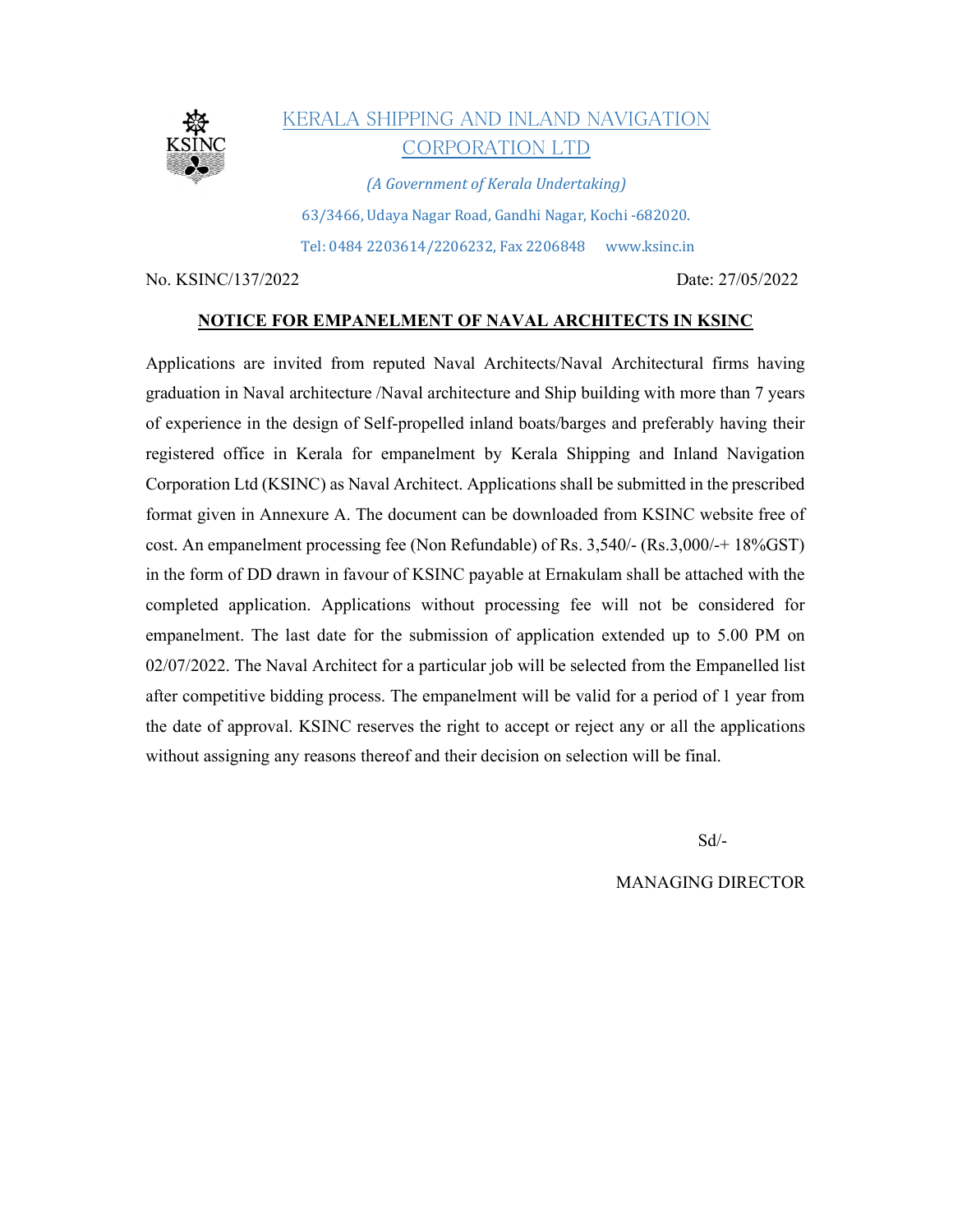#### BRIEF ABOUT KSINC

KSINC (Kerala Shipping & Inland Navigation Corporation Ltd) is the pioneer of inland navigation in the Kerala waterways. It is a Government of Kerala undertaking, created by the union of the Kerala Inland Navigation Corporation (KINCO) established in 1975, and the Kerala Shipping Corporation (KSC) established in 1974. Barge operations are the forte of KSINC. It also owns two yards for the construction and maintenance of small vessels. KSINC's impeccable history stands testament to its high standards of excellence in every aspect of building, maintaining and operating vessels catering to a wide range of customer requirements. And now KSINC's own cruise vessels the premier Sagararani (1 & 2) and the exclusive luxury cruise, Nefertiti take centre stage.

### GENERAL RULES AND INSTRUCTIONS TO THE INTENDING APPLICATIONS

1. The details of the applicants and their experience shall be furnished in the prescribed "Application Format" as per annexure A only. Wherever required and if the space provided is not sufficient, particulars can be furnished in annexures but such details shall be clearly mentioned in the respective columns of the Application Format. Applicant shall enclose latest copies of brochures and technical documentation giving additional information about the applicant. Each page of the document shall be duly signed by the Applicant or their authorized representative.

2. No costs incurred by the applicant in applying, in providing necessary clarifications or attending discussions, conferences or site visits will be reimbursed by the KSINC.

3. Documentary proof with respect to the pre qualification criteria shall be furnished along with the application form. In this regard, copies of the work orders and completion certificates and or such other documents shall be submitted. Incomplete applications or applications without proper proofs for establishing their credentials will be liable for rejection and no correspondence will be entertained in this regard.

4. The authorized person of the firm / company shall sign in all the pages of the application with seal of the company/ firm.

5. The evaluation will be based on the qualification and experience and if found necessary may also include inspecting the works undertaken by them for which, necessary co-ordination shall be made by them. Based on the details furnished, inspection of works and eligibility criteria, the applicants will be empanelled. Decision of KSINC regarding selection / rejection for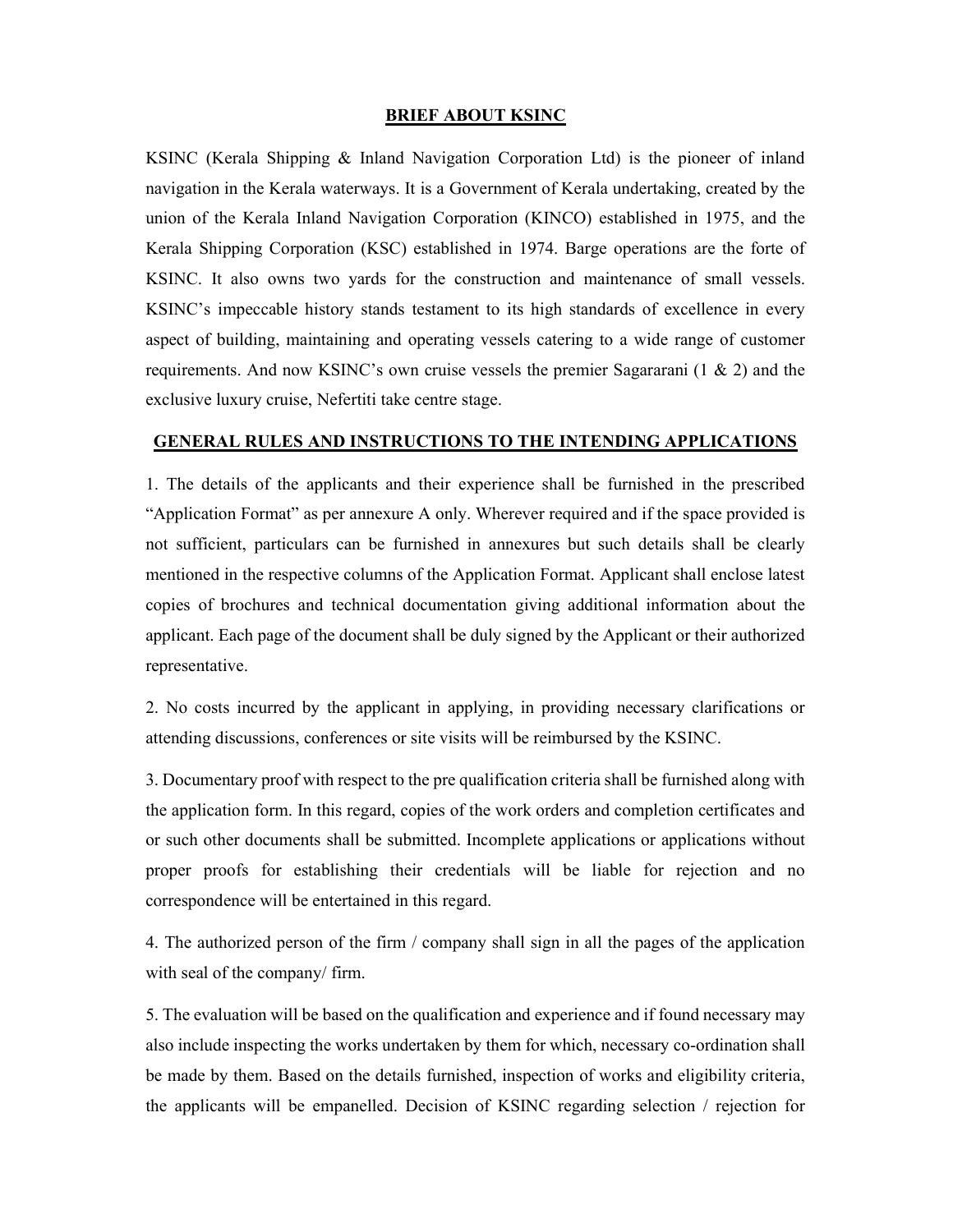empanelment will be final and binding and no further correspondence will be entertained. The empanelled contractors will only be informed by post.

6. The selected applicant has to furnish a security deposit of Rs. 25,000/- in the form of DD drawn in favour of KSINC payable at Ernakulam. The security deposit will remain interest free with KSINC for a period of 1 year from the date of empanelment and will not be refunded under any circumstances before expiry of this period.

7. The empanelment will be for a period of one year from the date of selection and can be renewed upon request of the applicant based on the terms defined by KSINC.

8. If the information and details furnished by applicants are found to be false at any time in future or any information withheld, which comes to the notice of the KSINC at a later date, the empanelment of such applicant will be cancelled immediately.

9. Applications received after the due date and time is liable for rejections.

10. KSINC reserves its right to reject any / or all the applications without assigning any reasons whatsoever.

#### SCOPE

KSINC is building a number of vessels for various Government agencies like Department of Tourism, various DTPCs, Forest Department, Coastal police etc.. and also, for own use by the company. To ensure quality of design and timely completion of the same, KSINC has decided to create a panel of Naval Architects and get complete the work by inviting competitive bids from the so created empanelled list of Naval Architects. The detailed scope of work will be specified in each case separately. All over, the Naval Architect will be responsible for the preparation of detailed design, drawings etc. and submit the same to concerned authorities for obtaining all necessary permissions and also to inspect the yard during construction as and when requested by KSINC.

#### ELIGIBILITY CRITERIA

The applicant shall possess a degree in Naval architecture /Naval architecture and Ship building approved by AICTE with more than 7 years of experience in the design of Self-propelled inland boats/barges and having their registered office in Kerala, preferably at Ernakulam.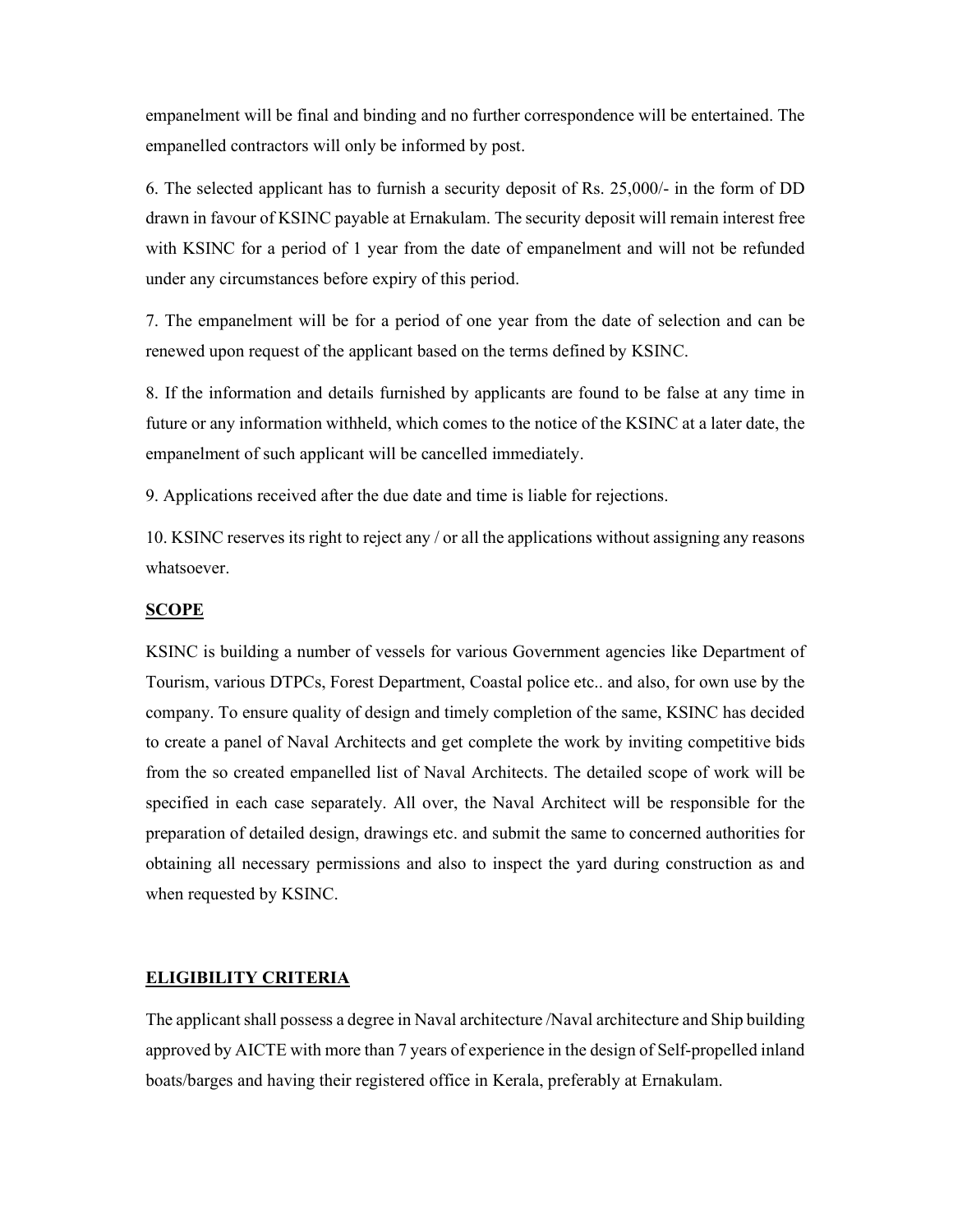# LIST OF DOCUMENTS TO BE FURNISHED

- 1. Application form as per Annexure A along with empanelment processing fee of Rs.3,540/-
- 2. Self-attested copies of certificates of essential qualification.
- 3. Self-attested copies of certificates for proof of experience
- 4. Copy of certificates of registration with Government agencies, if any.
- 5. Copy of PAN
- 6. Copies of Completion Certificates received from clients along with Work Orders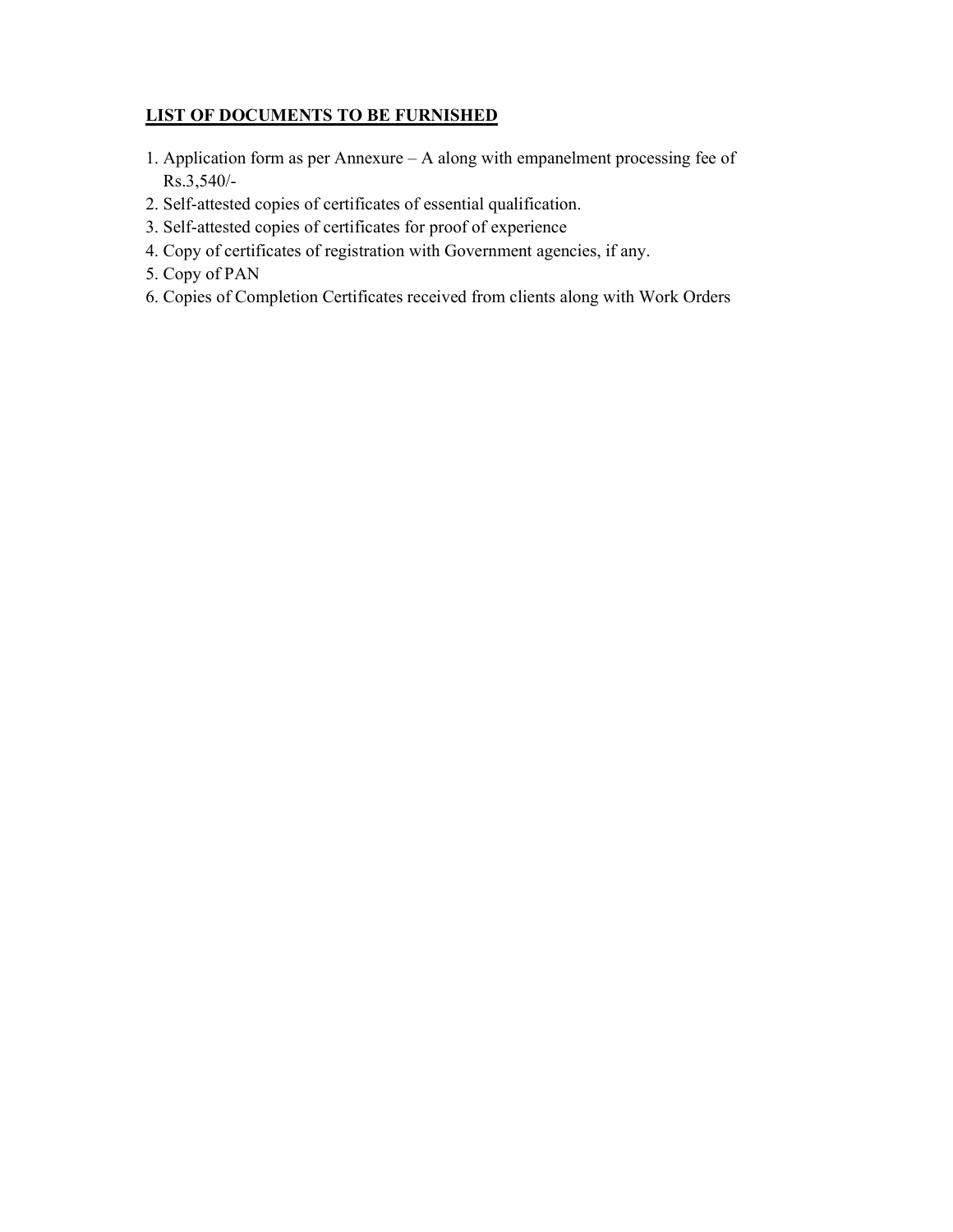| Sl no          | <b>Description</b>                                                                              |           |  |  |
|----------------|-------------------------------------------------------------------------------------------------|-----------|--|--|
| $\mathbf{1}$   | Name of the applicant                                                                           |           |  |  |
|                | Address                                                                                         |           |  |  |
|                | Telephone No.                                                                                   | Office    |  |  |
|                |                                                                                                 | Residence |  |  |
|                |                                                                                                 | Mobile    |  |  |
|                |                                                                                                 | Fax       |  |  |
|                | Email address                                                                                   |           |  |  |
| $\overline{3}$ | Status of the firm (Whether<br>Company/Partnership/<br>proprietary/Individual)                  |           |  |  |
|                | Name of the Proprietor/<br>Partners/ Directors (with<br>professional qualifications,<br>if any) |           |  |  |
|                | Year of establishment                                                                           |           |  |  |
| $\overline{4}$ | Whether registered with<br>Registrar of Companies/<br>firm. If so, No. & Date                   |           |  |  |
| 5              | Details of registrations                                                                        |           |  |  |
|                | PAN <sub>No</sub>                                                                               |           |  |  |
|                | <b>GST No</b>                                                                                   |           |  |  |
|                | $\overline{of}$<br>Details<br><b>KIV</b>                                                        |           |  |  |
|                | empanelment if any                                                                              |           |  |  |

# I. APPLICATION FOR EMPANELMENT OF NAVAL ARCHITECTS

# II. Details of the works executed as proof of experience

(Please mention only such works which qualifies for the category/class for which you have applied).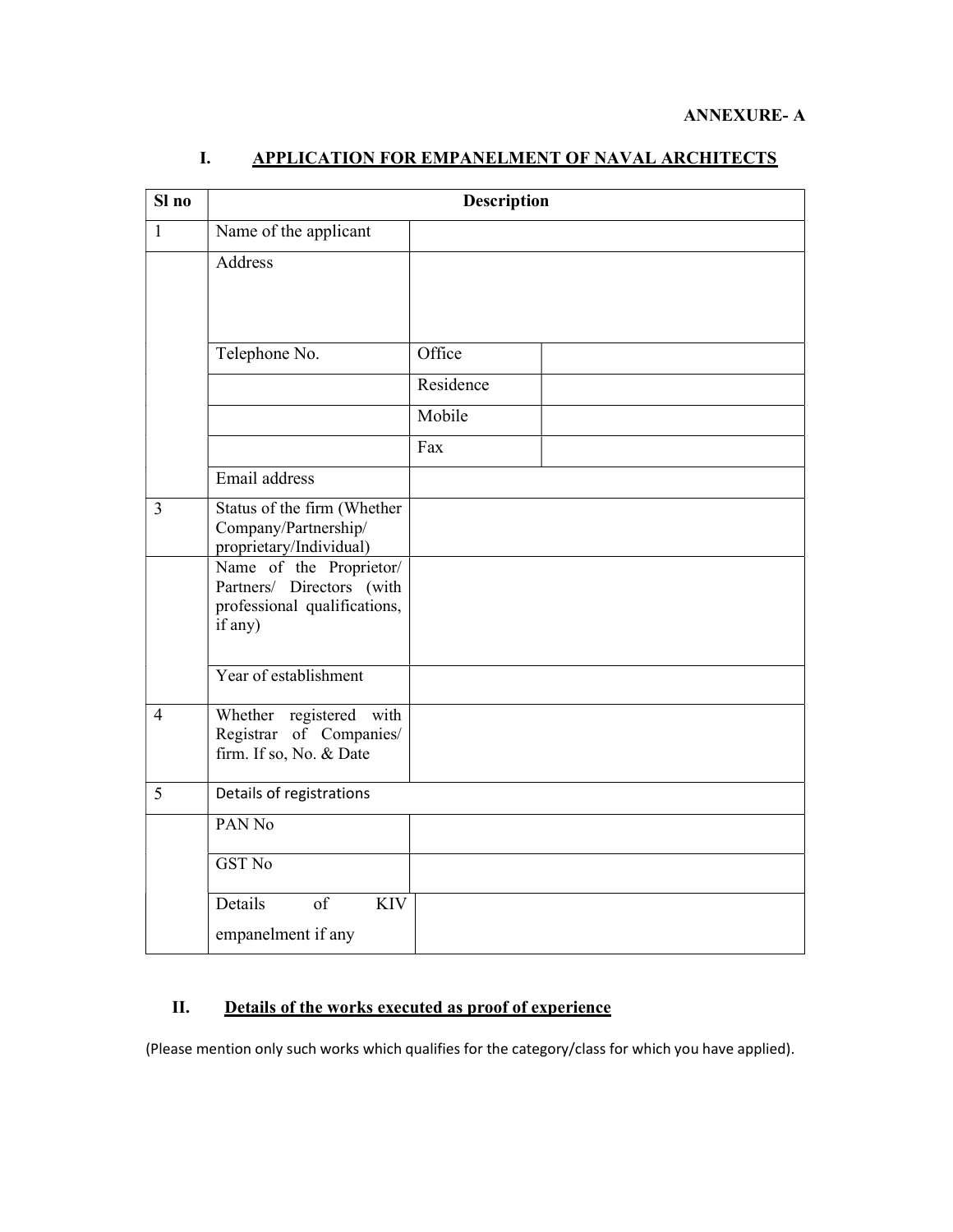## (a) in Govt. Sector / Departments

| Sl no.       | Name of work | the organization with address,<br>concerned office & telephone<br>Work executed for (Name of<br>no). | Nature of work (in brief) | Location of the work | Actual value of the works | Stipulated time for completion | time for completion<br>Actual | (furnish details)<br>If work left incomplete or<br>terminated |  |
|--------------|--------------|------------------------------------------------------------------------------------------------------|---------------------------|----------------------|---------------------------|--------------------------------|-------------------------------|---------------------------------------------------------------|--|
| $\mathbf{1}$ |              |                                                                                                      |                           |                      |                           |                                |                               |                                                               |  |

### (b) in Private sector

| Sl no. | Name of work | the organization with address,<br>concerned office & telephone<br>Work executed for (Name of<br>no). | Nature of work (in brief) | Location of the work | Actual value of the works | Stipulated time for completion | completion<br>Actual time for | (furnish details)<br>If work left incomplete or<br>terminated |  |
|--------|--------------|------------------------------------------------------------------------------------------------------|---------------------------|----------------------|---------------------------|--------------------------------|-------------------------------|---------------------------------------------------------------|--|
|        |              |                                                                                                      |                           |                      |                           |                                |                               |                                                               |  |

Note:

1. The applicant must submit documentary evidence (Work Order copy & completion certificate) in support to the above.

2. The credentials issued by the clients shall be enclosed.

3. The work should have been executed by the firm under the name in which they are submitting the applications.